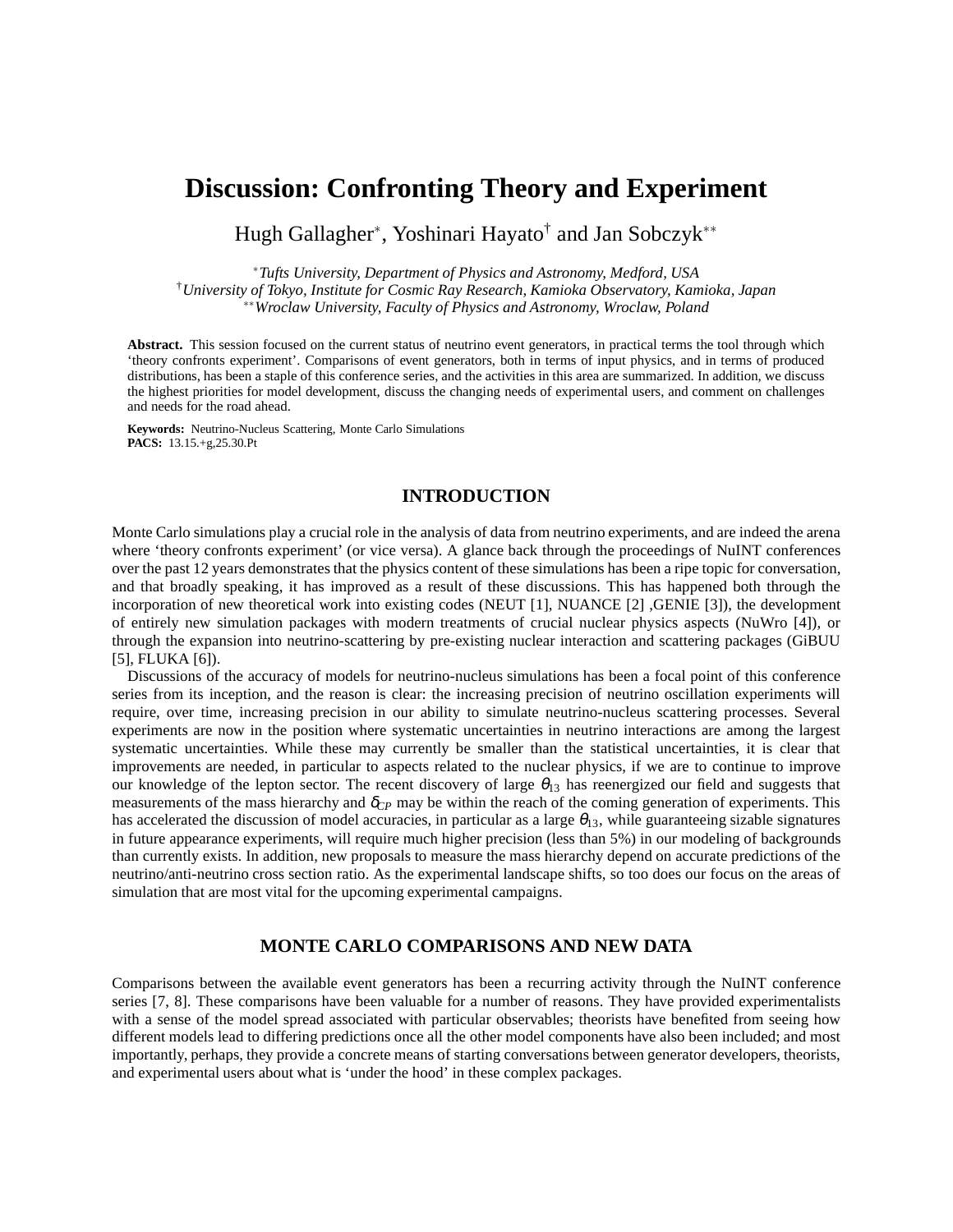Perhaps most surprising, given the large spread in predictions that these comparisons have produced, is that these generators are assembled largely from a set of common ingredients: descriptions of quasi-elastic/elastic scattering via nucleon form factors, models for single pion production via resonance production, modified parton-model based treatments of deep (and not-so-deep) inelastic scattering, impulse approximation treatments of nuclear dynamics, and intrancuclear cascade simulations. They differ most substantially in their content in the area of nuclear physics, nonetheless, many aspects of the free nucleon simulations lead to surprisingly large differences. Such elements include the tuning of parameter values (e.g. axial masses), how models are combined in regions of phase space where they overlap, and in the hadronization of hadronic systems with masses too low to be handled by JETSET.

One of the other conclusions from previous generator comparisons exercises is that choosing distributions for comparison can itself be a challenge. The wide variety of methods used by oscillation experiments make it impossible to select a small set of distributions that would be of interest to the entirety of the experimentalist audience. For this version, we opted for a different approach, and asked each of the running and near-future experiments to identify several distributions that they are particularly concerned about. These probe the crucial aspects of the simulation for that experiment, and it was hoped that the resulting comparisons and discussion would give these experiments a better sense of the model spread and theoretical uncertainty impacting their central measurements. The results of this exercise were presented in three talks at this conference [11, 12, 13].

As an example of one of the sets of distributions presented, see Figure 1. This request came from the LBNE collaboration, who asked to see proton multiplicity distributions for 2.5 GeV  $v_{\mu}$  CC interactions from Argon, with and without a 50 MeV KE cut. These distributions are dominated by the treatment of intranuclear rescattering, in particular pion absorption, which occurs with high probability at this energy. The large spread in the predictions is not surprising given the range of different microscopic models used in these simulations, and the lack of external data to constrain them. This comparison indicated that the prediction for the fraction of events that would have an identifiable proton (KE> 50 MeV) ranges from approximately 8% to 27%.

Since liquid argon technologies are poised to be the centerpiece of the coming generation of large neutrino oscillation experiments, improving the modeling of detailed aspects of hadro-production will be important if these experiments are to achieve their full potential. In this vein, NuINT12 was a landmark conference, as within a few days of seeing these generator-to-generator comparisons, we were seeing comparisons between simulations, and actual data from a high-resolution liquid argon device (ArgoNEUT) [14]. While these comparisons were preliminary, it was clear that these data offer a wealth of new opportunities for studying in an unprecedented way details of the event that had previously been unmeasurable. We expect that these kinds of high-resolution comparisons will come to occupy a larger role in the coming years and will offer excellent opportunities for improving the modeling of one of the most important and complicated aspects of these simulations.

#### **Multinucleon Ejection Contribution**

Over the past decade this field has unearthed some interesting questions, which remain unresolved. Data on quasi-elastic-like scattering from nuclear targets produced results which disagree with the expectation from the bubble chamber era and the straightforward nuclear models. The exploration of this phenomena by the most recent generation of neutrino experiments, and the accompanying theoretical interpretation, has been one of the dominant investigations of the past five years. Revisiting this subject from the aspect of electron scattering has led to the intriguing interpretations of these data in terms of multi-nucleon scattering processes. The search for clear experimental evidence for the existence of such processes requires not only models for these processes, but for these models to be available in the experiment's simulations as the effect that these scattering processes have on a particular experiment's analyses depend entirely on how they populate different event samples. An additional complication is that these processes are intertwined with FSI effects. Finding evidence for meson exchange current (MEC) contributions, and disentangling them from FSI effects, is a daunting experimental challenge.

In this session there was a talk by T. Katori summarizing the progress on incorporating models for multi-nucleon scattering mechanisms into the various generators [15]. His talk highlighted some of the issues in having to actually generate events - which requires four-vectors for all outgoing particles - in particular in creating multi-nucleon hadronic systems. Here are a few of the questions that must be answered in producing full simulations of these events, and the approaches taken by the existing sets of programs (courtesy T. Katori [15]):

1. **What kind of Leptonic Model?** While GENIE uses a homegrown model [15], NuWRO makes available three different MEC models for CC reactions and one for NC [9]. GiBUU uses the transverse projector for the hadronic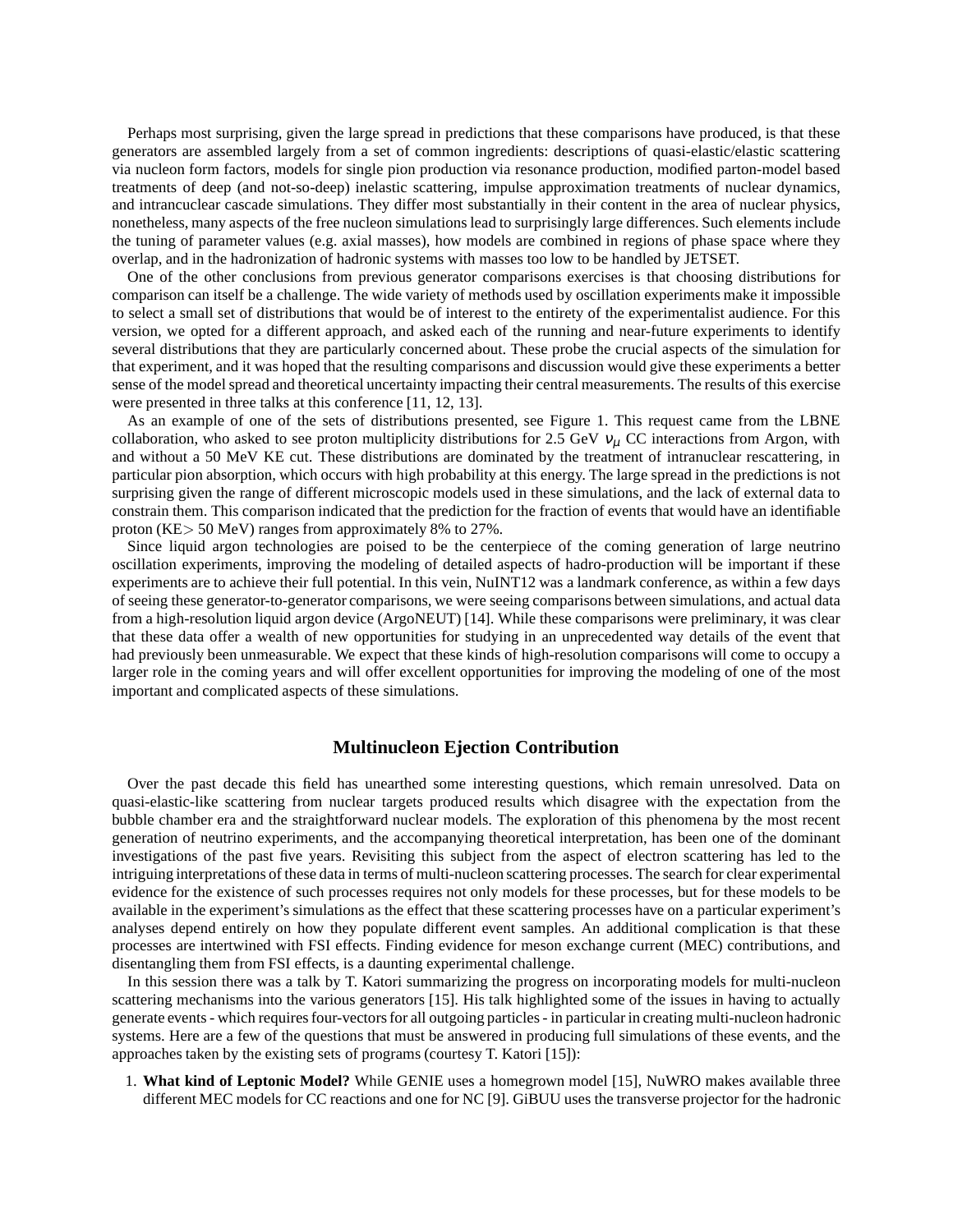

**FIGURE 1.** Proton Multiplicity for 2.5  $v_{\mu}$  CC scattering from Argon. All protons (left), protons with KE>50 MeV (right) [13].

tensor [10].

- 2. **How To Choose the 2 Nucleon Momenta?** All simulations select them from the Fermi sea, independently. For GENIE and NuWRO their locations are random and there are no correlations, while in GiBUU they are at the same location and the cross section is weighted by the phase space density.
- 3. **What kinds of pairs are produced?** In GENIE the n-p and n-n pairs are selected in the ratio of 1:4, while in NuWRO they are in the ratio of 9:1, and in GiBUU they are selected in the ratio of 3:1.
- 4. **How to share energy-momentum transfer between the two nucleons?** In GENIE and NuWRO the 'nucleon cluster model' [9] is used.

It is clear that these modeling questions will have a significant impact on the search for MEC and the interpretation of data from experiments over the next few years. Having the opportunity to continue the detailed comparison between models, and between models and new data, will be vital as our community attempts to make headway on this challenging topic.

# **MORE GENERAL ISSUES**

There were several themes that emerged from the discussion at this meeting. It was clear that the tension between prioritization of 'having the right physics' versus 'describing the data' is still with us, in particular as more data is becoming available. While a putative theorist or experimentalist might claim a strong preference for one side of this argument, the reality is that generator developers strive to achieve both aims.

The view was expressed that while generator comparisons are interesting, since there are so many things that could contribute to differences in distributions, a different approach might be desirable in the future. This would involve starting with comparisons to the more basic data used for tuning, for instance bubble chamber data on hydrogen and deuterium, and working one's way up through the variety of data that is used for tuning and validation purposes. This would certainly be a worthwhile undertaking and might help to improve our collective understanding of the perceived tensions that exist between various data sets at present, and it is clear that in many areas our simulations cannot be more accurate than our current knowledge of neutrino cross sections, which in many cases is on the order of 20%.

The question emerged of prioritization of model improvements. Of all the areas where the physics content of these simulations could be improved - which are the pressing priorities? From the talks and discussions at this conference